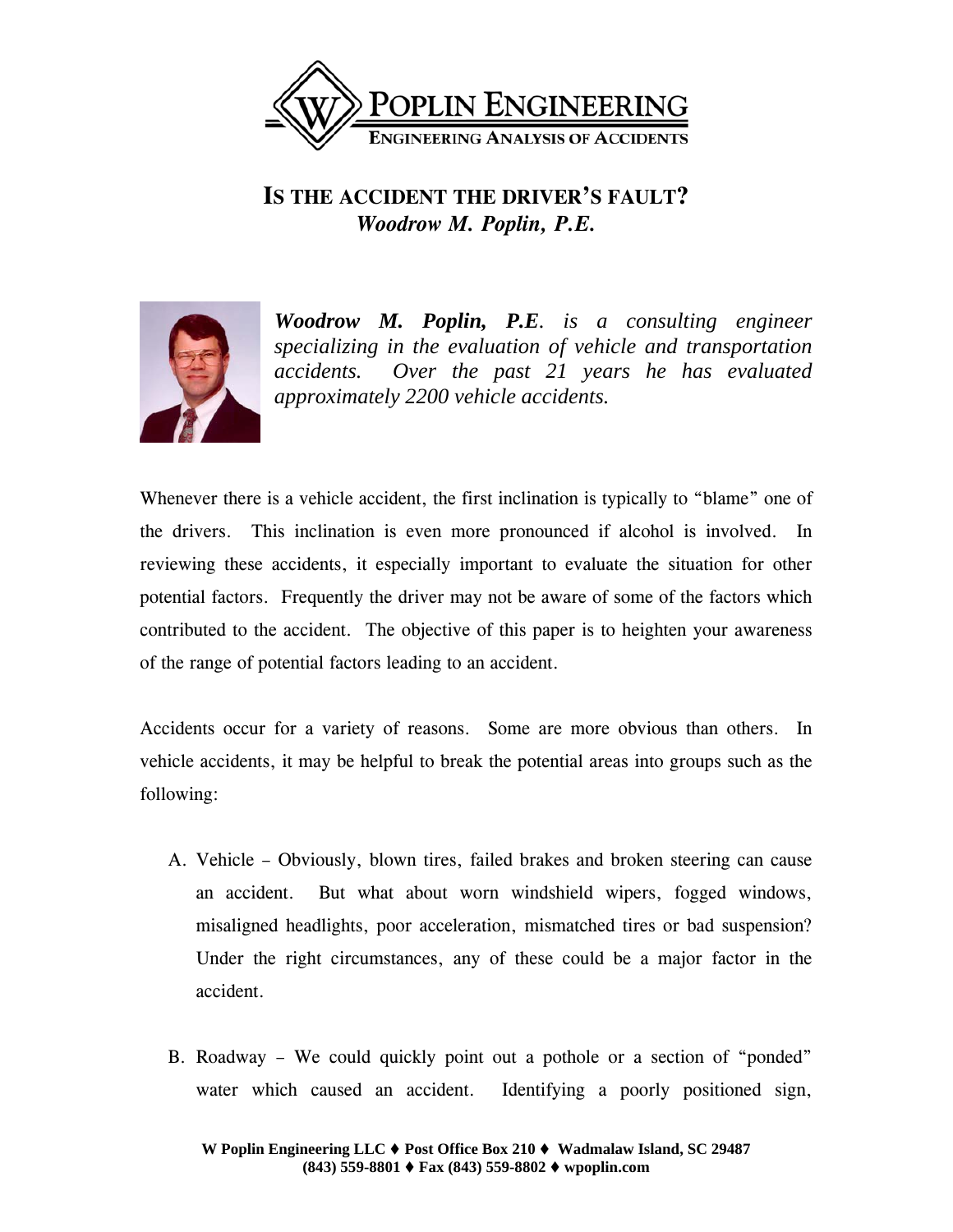conflicting speed limit or reverse banking on a curve might take a little more effort.

- C. Environmental Snow and rain are obvious. Just as important are the setting sun, deep shadows, background lighting and that third person in the center of the back seat that blocked the rear view mirror.
- D. Driver Drivers can certainly cause accidents. They sometimes fail to see the obvious. They misjudge the speed or the distance of an approaching vehicle and they frequently travel too fast or change lanes without checking all the mirrors. They also, read maps, eat food, talk on the cell phone, and dig through the glove compartment trying to find a CD. *Drivers almost never say they were doing anything other than "paying strict attention, facing forward with both hands on the wheel" when the accident developed. We understand that this is the story and the driver will be sticking to it.*

It is obvious that in many accidents, we will readily identify the primary factors. In others, it should be equally obvious that we will likely never uncover the primary factors. What we are concentrating on is the remainder. Those, that may not be readily obvious, but that are still discoverable.

## **VEHICLE**

The modern vehicle is a technological wonder. It is also a compilation of compromises. As a technological wonder, it has well designed and tested machine components, electronically controlled and monitored engines, drive trains and suspensions as well as numerous gadgets for our pleasure and convenience. As a compilation of compromises, parts are supplied by the lowest bidder, it must comply with marketing conditions, a myriad of state and federal laws, and manufacturing costs must be held to a minimum. Most of the time we operate safe, reliable vehicles.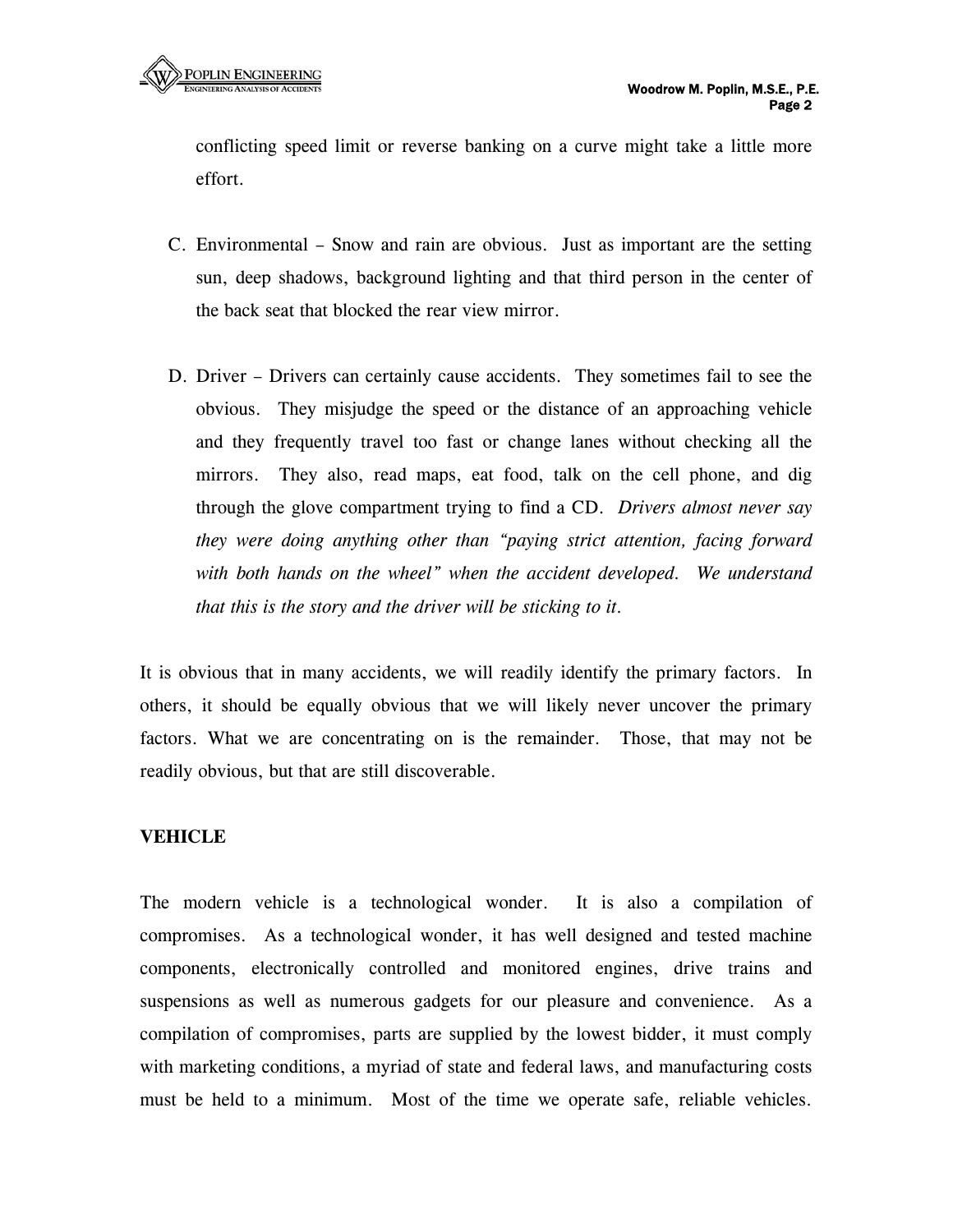Unfortunately, on occasion, design, maintenance, manufacturing, age or abuse act singly or in combinations to create a vehicle problem. Of the accidents caused by vehicle problems, only a small portion are caused by sudden catastrophic failure. Many more are caused by reduced capabilities from aged or worn components.

With a heavily damaged vehicle, it may be difficult to differentiate a pre-impact problem from the collision damage. This task is much easier if the range of possibilities can be narrowed. In this process, driver or witness statements, roadway evidence and other indications of the sequence of events can be extremely critical to the successful analysis of the problem. While it is possible to examine vehicles without knowledge of the accident, the chances of finding a problem are diminished and the time involved usually increases significantly.

A driver, passenger or witness will typically be the first source for a potential problem. They should be queried about repairs, changes and problems. There are, however, many problems that could be significant that would not be identified by these individuals. For example, undersized tires on the rear of a vehicle could cause "oversteer". In this condition, the vehicle steers more rapidly than a driver would normally expect. Oversteer would probably not become apparent until the driver started approaching the traction limits. Once this occurred, spinout and overturn could result.

Clues to more common problems for a particular vehicle can be found at the National Highway Traffic Safety Administration (NHTSA) website www.nhtsa.com/cars. A search can be conducted by vehicle make, model and year for:

- a) recalls,
- b) defect investigations,
- c) service bulletins and
- d) consumer complaints.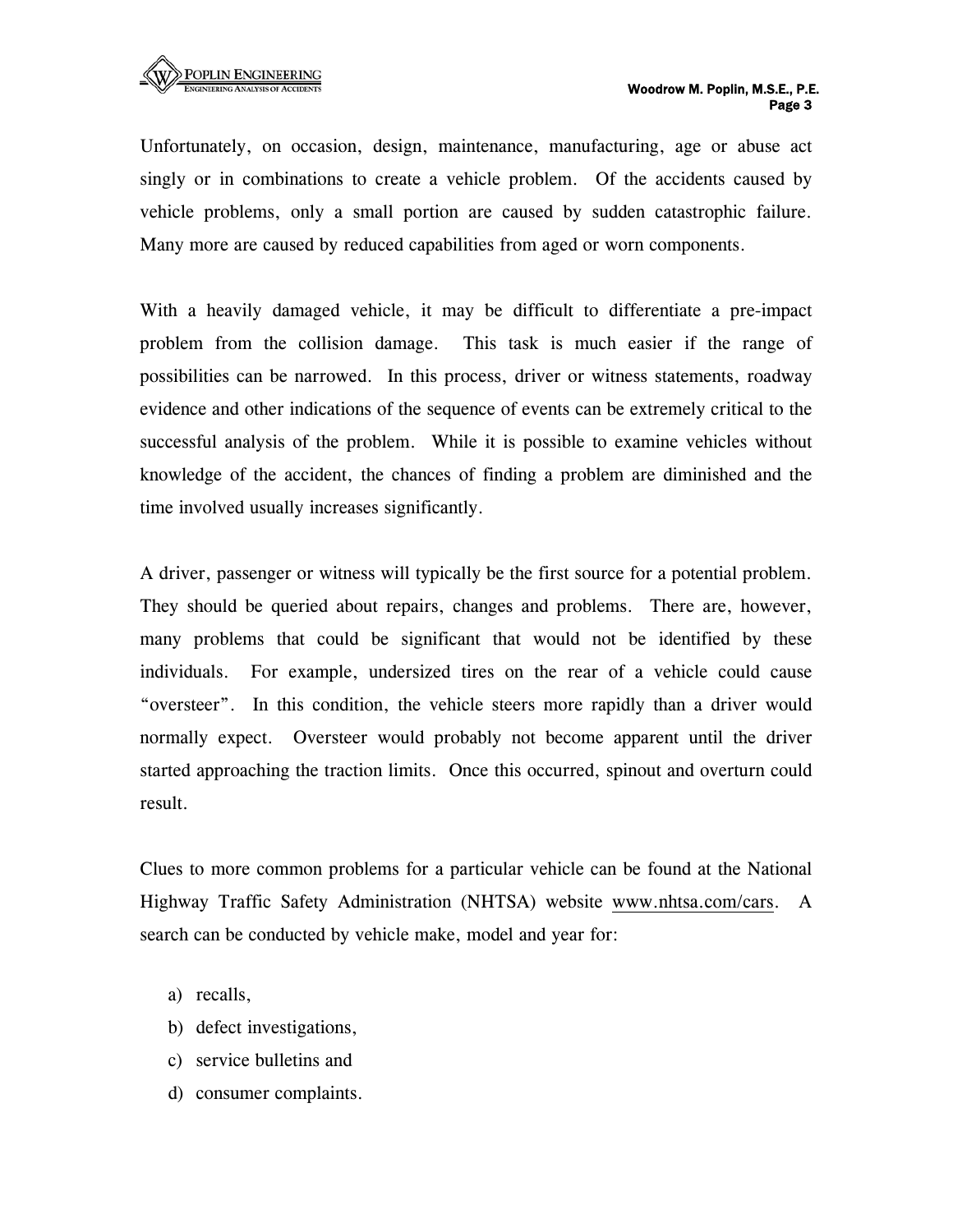

A web search with key words may also turn up interesting information. Imagine the data available if for example, you search for "sport utility rollover".



*Fig. 1 All vehicles have blind spots. This automobile cannot be seen from the cab of the truck.*

#### **ROADWAY**

Generally we look for a potential roadway problem if the vehicle would up where it should not have been. In these types of accidents, we are concentrating not so much on where the collision took place as much as where the vehicle left the normal path of travel. Is there a curve? What is the banking? Is the posted speed correct? Are there any drop-offs or potholes? Could a domestic or wild animal have been a problem? Modern roadways facilitate high speed travel. However, many have their origins as dirt paths for pedestrians and horse drawn wagons. Others were restricted by buildings, railroads and landholders. Still others have compromises created by rivers, hills, and rock outcroppings. Even if properly laid out and constructed, roadways require maintenance, reassessment and modification to handle increased traffic density or flow patterns. As a result, many roadways are too narrow, have poor shoulders,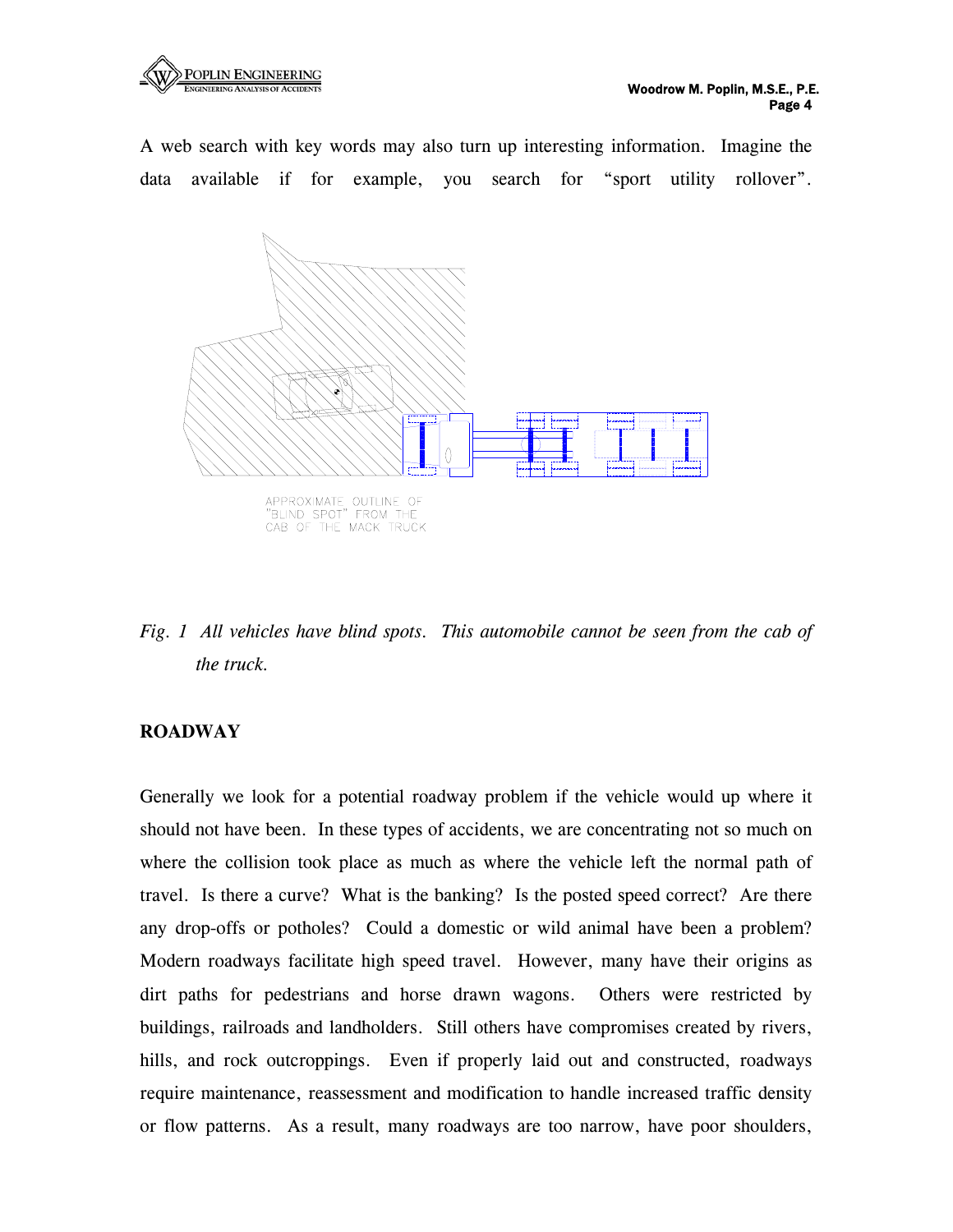inadequate site distance or speed limits incompatible with current traffic densities and conditions.

Important clues to a roadway problem are the presence of any new construction, repairs or recent maintenance. Be sure to check for evidence of other accidents at the same location. Damaged trees, collision debris, gouges, older skids can all indicate that other drivers have had similar problems.



 *Fig 2 Shoulder dropoff on U.S. Highway 17 near Georgetown, South Carolina. Note the scrape at the pavement edge.* 



 *Fig. 3 Shoulder "dropoff" is 5 inches. Many drivers would have trouble if they left the pavement in this area.*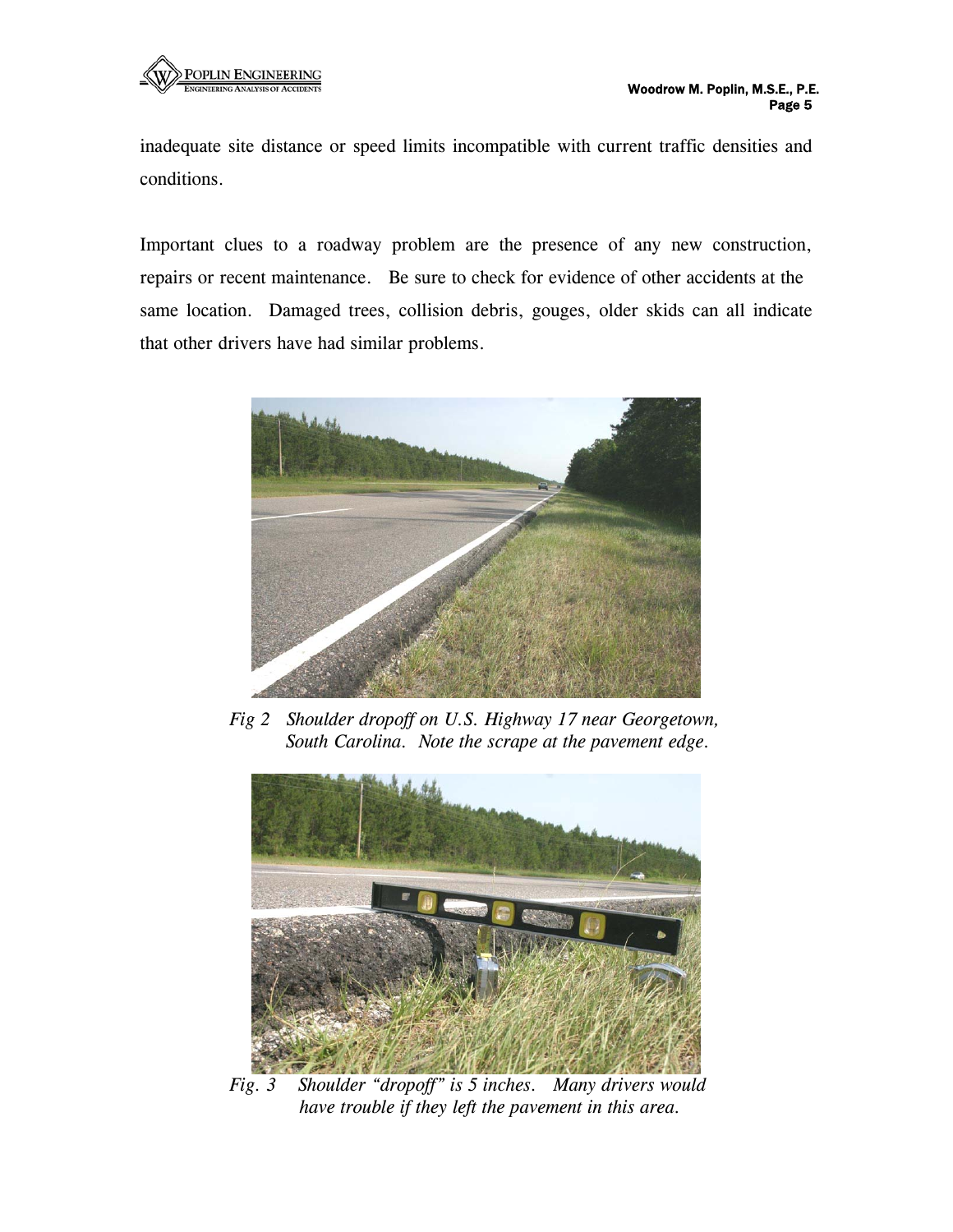

# **ENVIRONMENTAL**

Environmental concerns include the weather but also other factors such as ambient or background lighting, other traffic, pedestrians, parked vehicles, etc. In short, anything that could change and affect an operator's view of the scene or the ability to perceive the situation properly. For example, many failure to yield accidents are readily explained with the presence of intervening traffic or visual problems from a parked vehicle.

Check to see how the site is oriented. Could a rising or setting sun influence visibility? At night, what is the background lighting? How would the roadway geometry effect high or low beam light distributions? What are the traffic patterns? Look for any situation that could affect a driver's perception or visibility.



*Fig. 4 The pickup driver turned left in front of the oncoming motorcycle. The accident was at night. A witness was following behind the motorcycle.*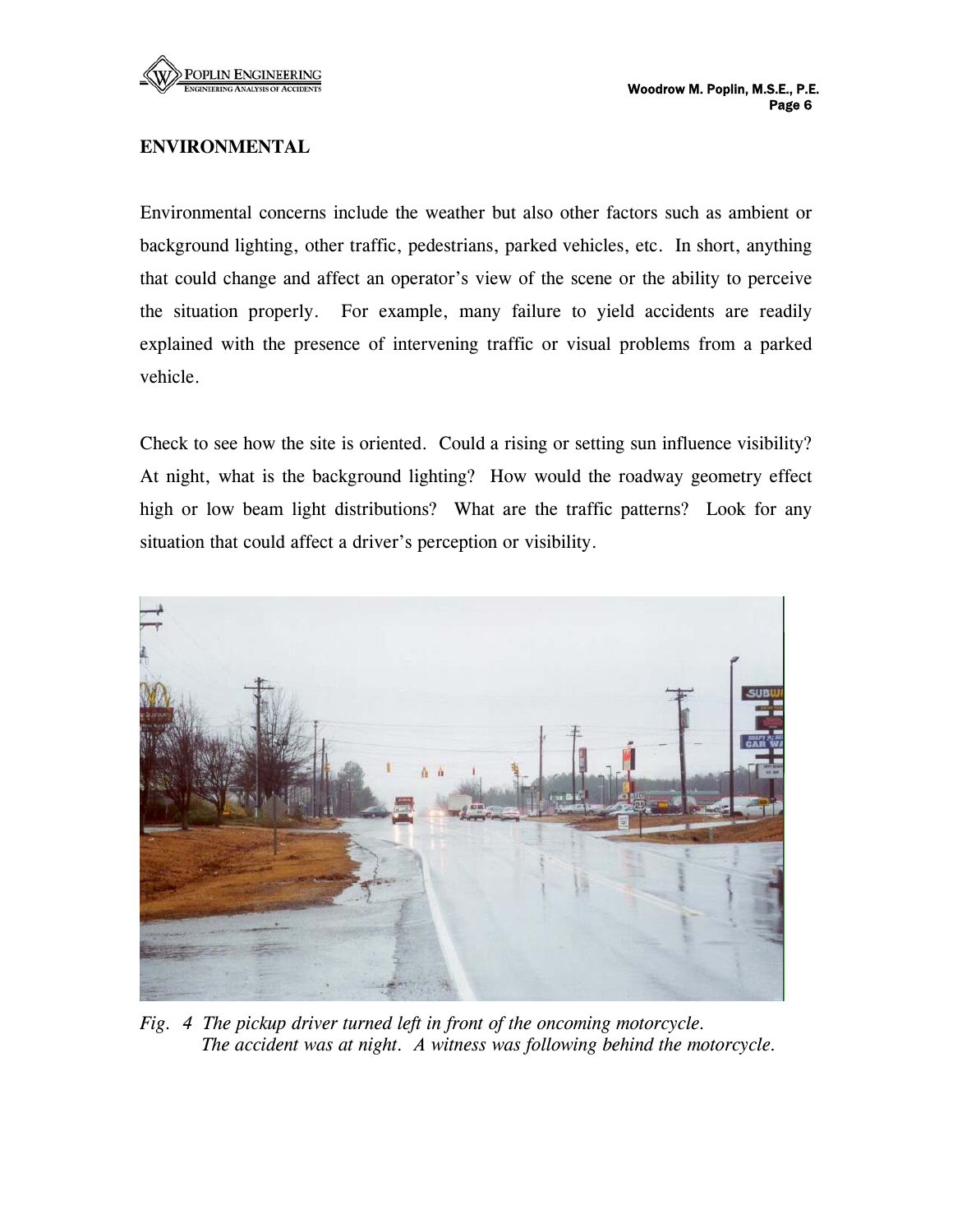



*Fig. 5 Three headlights viewed at night. One is 150 feet from the camera. The other two are 300 feet away. Do you see the motorcycle?* 



*Fig. 6 Three headlights viewed at night. One is 150 feet from the camera. The other two are 300 feet away. Now you see the motorcycle.* 

**DRIVER**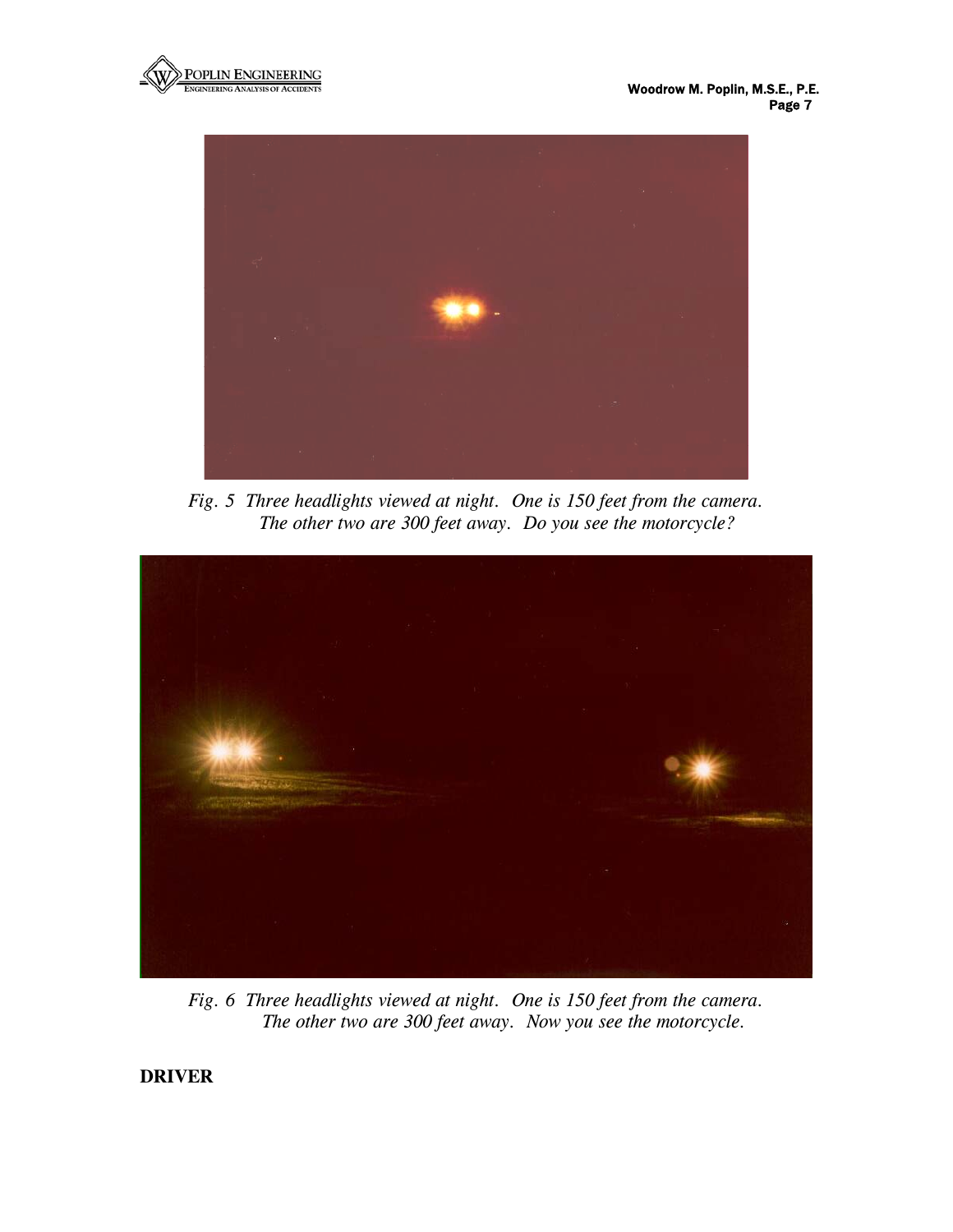Driving is a relatively easy task most of the time. It can, however, get very complex in a hurry. Imagine tossing a baseball a few feet in the air and catching it. Easy, right. Now imaging doing it for a few hours. Chances are that you will drop it once or twice. While driving, we make similar mistakes. Most of the time there is no conflict. We recover and proceed on. Occasionally, there is conflict and an accident develops. Trying to figure out exactly what caused you to miss the baseball that one time can be difficult. So can trying to figure out how you made the driving error.

Driving error generally comes in one of three ways. These are:

Inattention – reading a map, talking on the cell phone, daydreaming, etc. which causes us to miss a stop light, wander out of the lane or fail to note the stopped vehicle ahead.

Aggressive Driving – Speeding, approaches which require hard braking, taking risks in crossing maneuvers, etc.

Perception and Identification – In general, drivers can only respond to things that they can "see". However, they do not always see things that are visible. For example, at an intersection a driver may not "see" an approaching vehicle for many reasons. The vehicle could be behind a curve or hidden by a parked vehicle, advertising sign or even a roof support. Even if the driver "sees" the vehicle, the driver has to evaluate its speed, direction of travel and the time available to conduct a maneuver. There are many opportunities to get this wrong. If the incident is at night and the headlights of the approaching vehicle are close together, as on a jeep, the offending driver may "see" a vehicle that is closer than he thinks.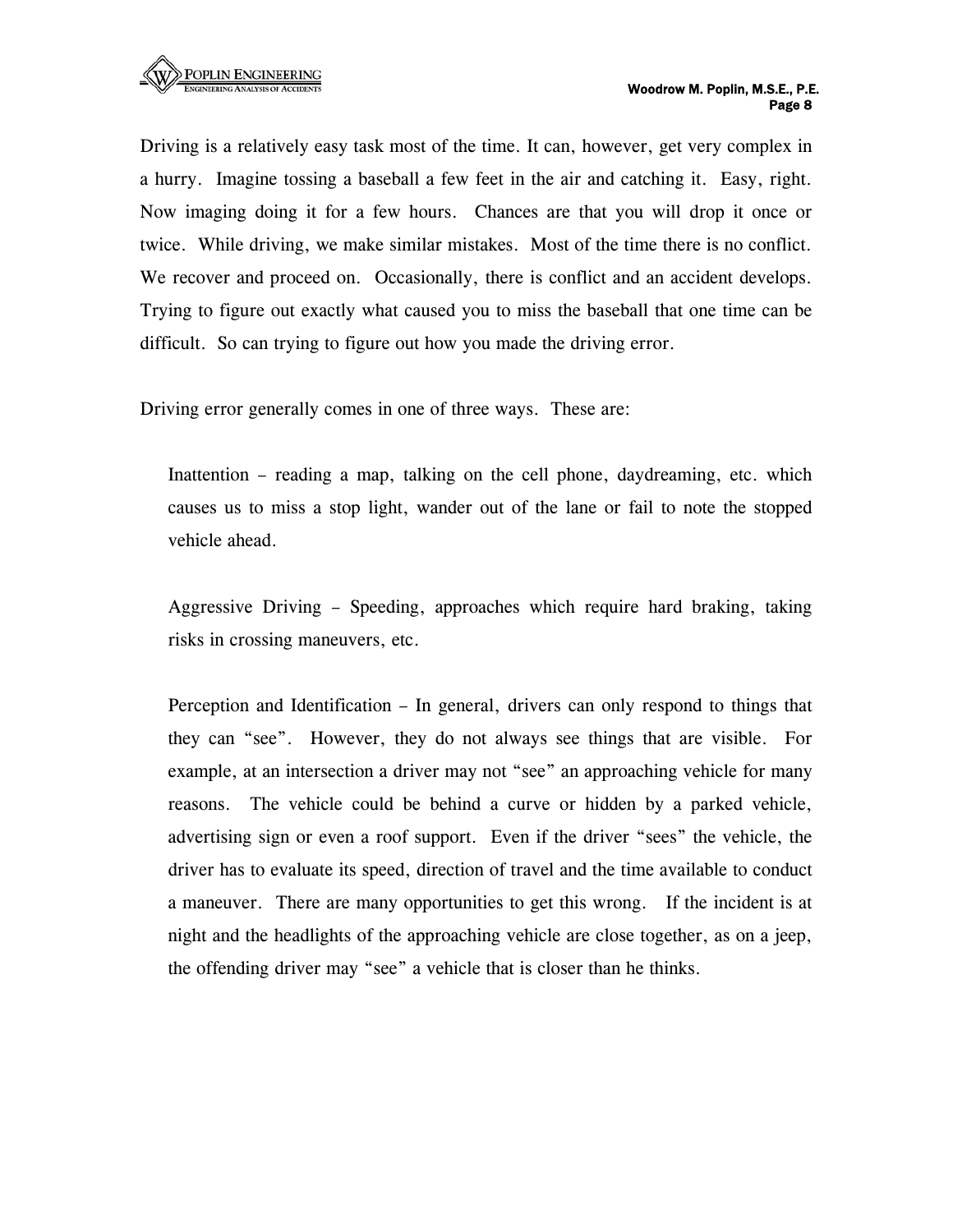

## **Examples of Less than Obvious Problems:**

Vehicle:

- Different tire types or sizes. Creates handling difficulties.
- Speedometer error from oversize tires. Indicated speed is less than actual speed.
- Low air pressure in tires. Increases potential for hydroplaning.
- Add-on tinted windows. Reduce visibility especially at night.
- Misadjusted headlights. Give driver inadequate nighttime illumination.

Roadway:

- Quick yellow light. Inadequate time to complete crossing or turning maneuver.
- Stop sign poorly positioned. Driver does not notice in time to stop.
- Driveway drains across the roadway. Increases chance of hydroplaning and encountering ice.
- Background lighting confuses driver. Common in construction zones.
- Foliage, signs obstructing portions of the sight triangle. Reduces opportunity to assess approaching traffic.

Environmental:

- Objects, animals or people in the road, on the shoulder or in the vehicle. Potential to create distraction or reason to deviate from normal path.
- Visibility restrictions e.g. sun visors, passengers, dirty windows, or decals and stickers on the windows. Provide opportunity to miss or misinterpret another vehicle's position.
- Blind Spots. All vehicles have blind spots over the front, on the sides, and at the rear.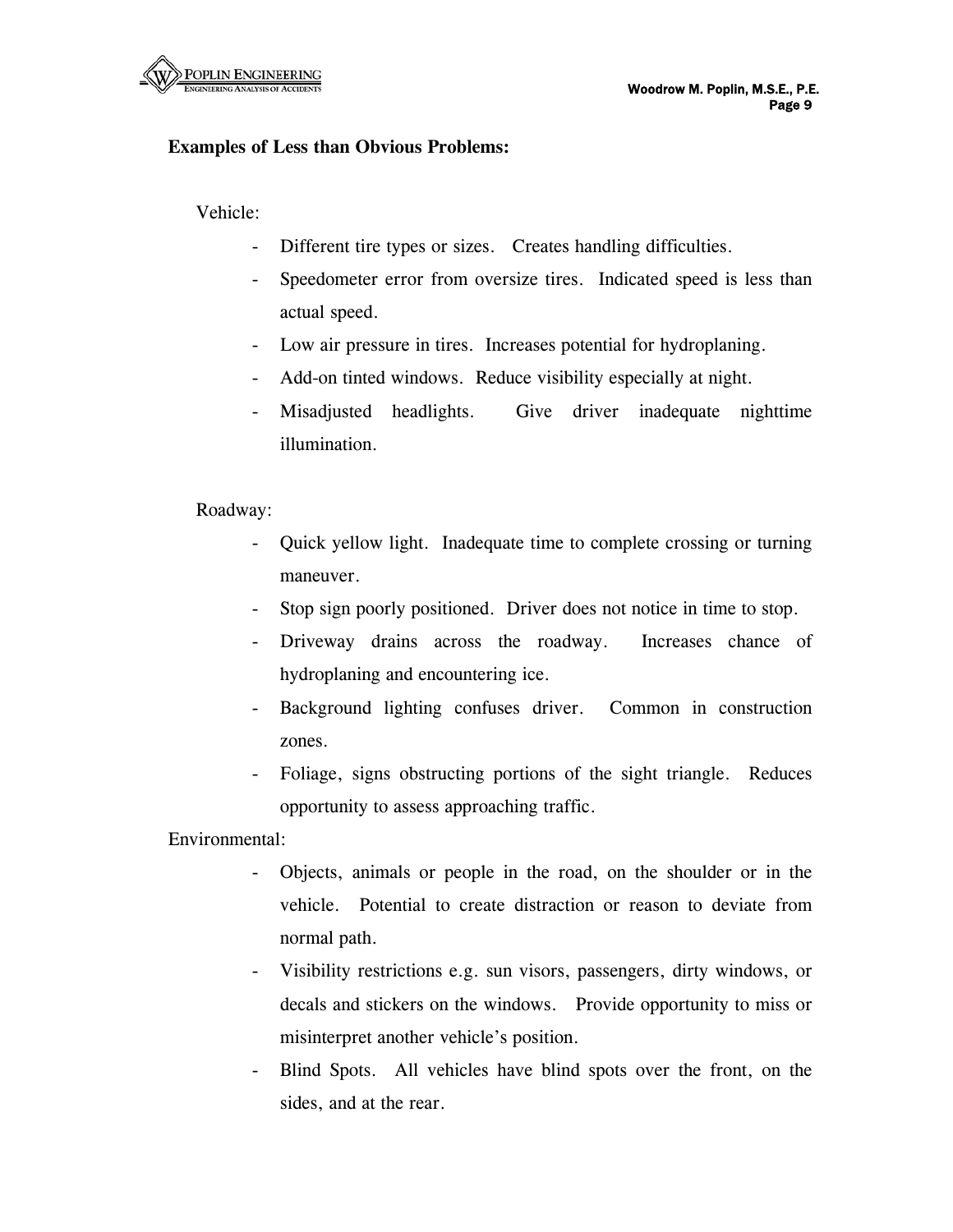Traffic. Other traffic and its movement control our actions and what we can see.

Driver:

- Nighttime vision reduces significantly with age.
- Older drivers may have trouble turning their head and shoulders sufficiently to see at an acute intersection.
- Younger drivers may have less experience with a different vehicle or a manual transmission.
- Is the driver familiar with the vehicle? Particularly in rental vehicles, the driver may have problems with the signals and controls.
- Driver familiarity with the area. Has it changed? A new stop sign may not be "seen" by drivers accustomed to another condition.



*Fig. 7 This driver floored the accelerator and drove off a parking garage. This type of accident is common. It is known as a Sudden Acceleration Incident (SAI).*